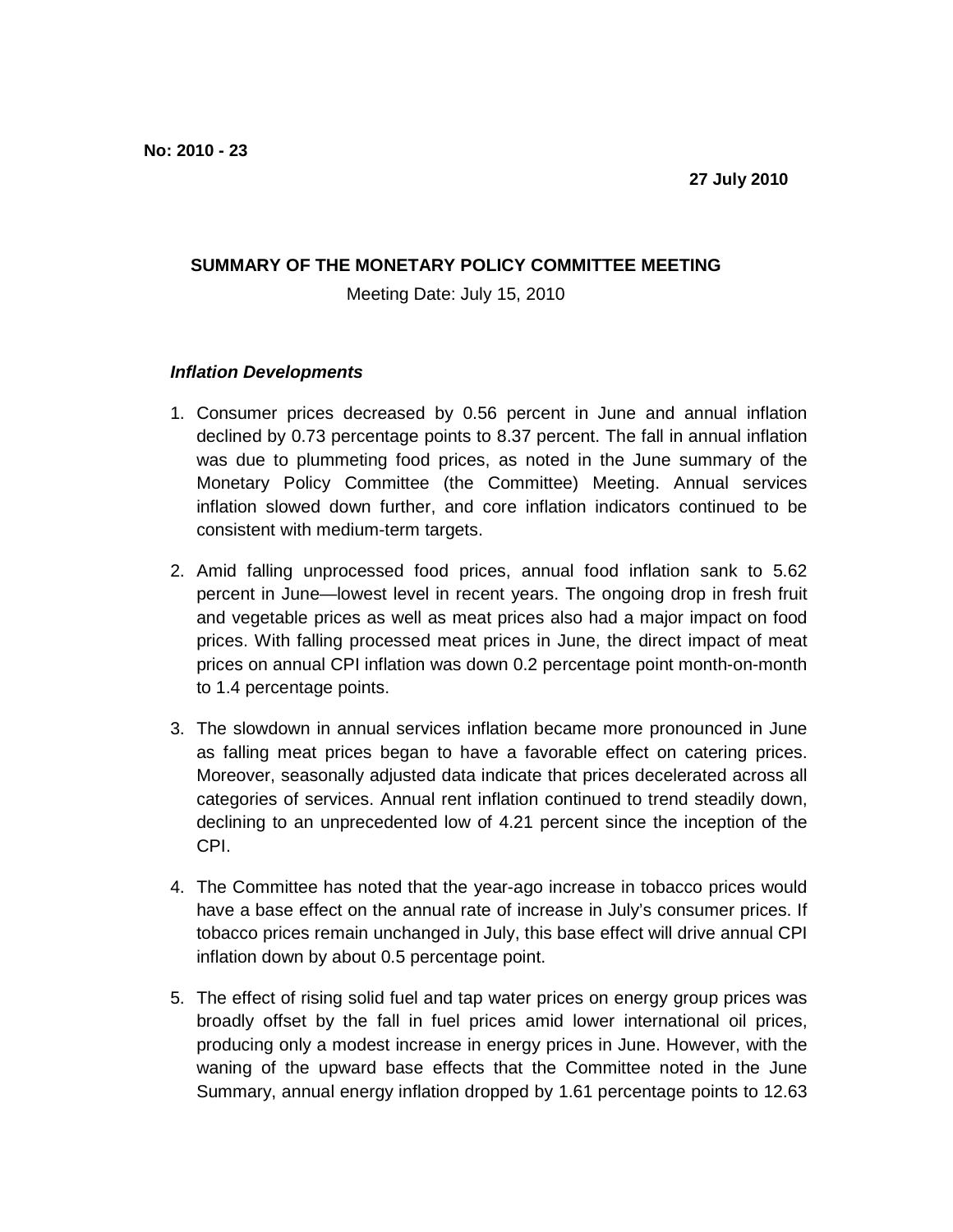percent. Unless international oil prices rise dramatically, the annual rate of increase in energy prices would continue to slow in the second half of 2010.

- 6. The year-on-year rate of increase in core goods (goods excluding food, energy, alcoholic beverages, tobacco and gold) slowed to 4.38 percent with the reversal of the base effect from last year's tax incentives on durable goods. The Committee has reiterated that the tax impact would continue to have a downward impact on annual core goods inflation in July and October. Moreover, Committee members have emphasized that, even when adjusted for tax effects and seasonal variations, the rate of increase in prices of core goods has been decelerating.
- 7. The Committee has noted that annual headline inflation would display a significant drop in July due to aforementioned base effects.

## **Factors Affecting Inflation**

- 8. Recent data suggest that the recovery in economic activity is ongoing. Gross Domestic Product (GDP) expanded by 11.7 percent year-on-year during the first quarter owing primarily to the low base in the comparable period last year. In fact, growing by a mere 0.1 percent quarter-on-quarter in seasonally adjusted terms, GDP remained virtually flat. The Committee has noted the large contraction in public construction investments, and indicated that economic activity continues to pick up once the impact of the public sector demand is excluded.
- 9. Industrial production increased by 1.9 percent month-on-month during May in seasonally adjusted terms, up by 3 percent from the first-quarter average during April-May. The Committee has indicated that production has surpassed pre-crisis levels in sectors more sensitive to domestic demand but still remains low in sectors relatively more sensitive to foreign demand.
- 10. Domestic demand is displaying relatively stable growth. April-May data on production and imports indicate that the demand for consumer goods has been running above its previous quarter average. Consumer confidence indices and new orders data also point to a further increase in private consumption. Therefore, the Committee expects private consumption demand to grow further quarter-on-quarter during the second quarter but slow down year-on-year as impacts of the low base effect fades.
- 11. Investment demand continues to recover, but remains below pre-crisis levels. The production of capital goods excluding vehicles continues to grow steadily, while imports of capital goods remain on the rise. Production and imports data suggest that private investments would increase significantly year-on-year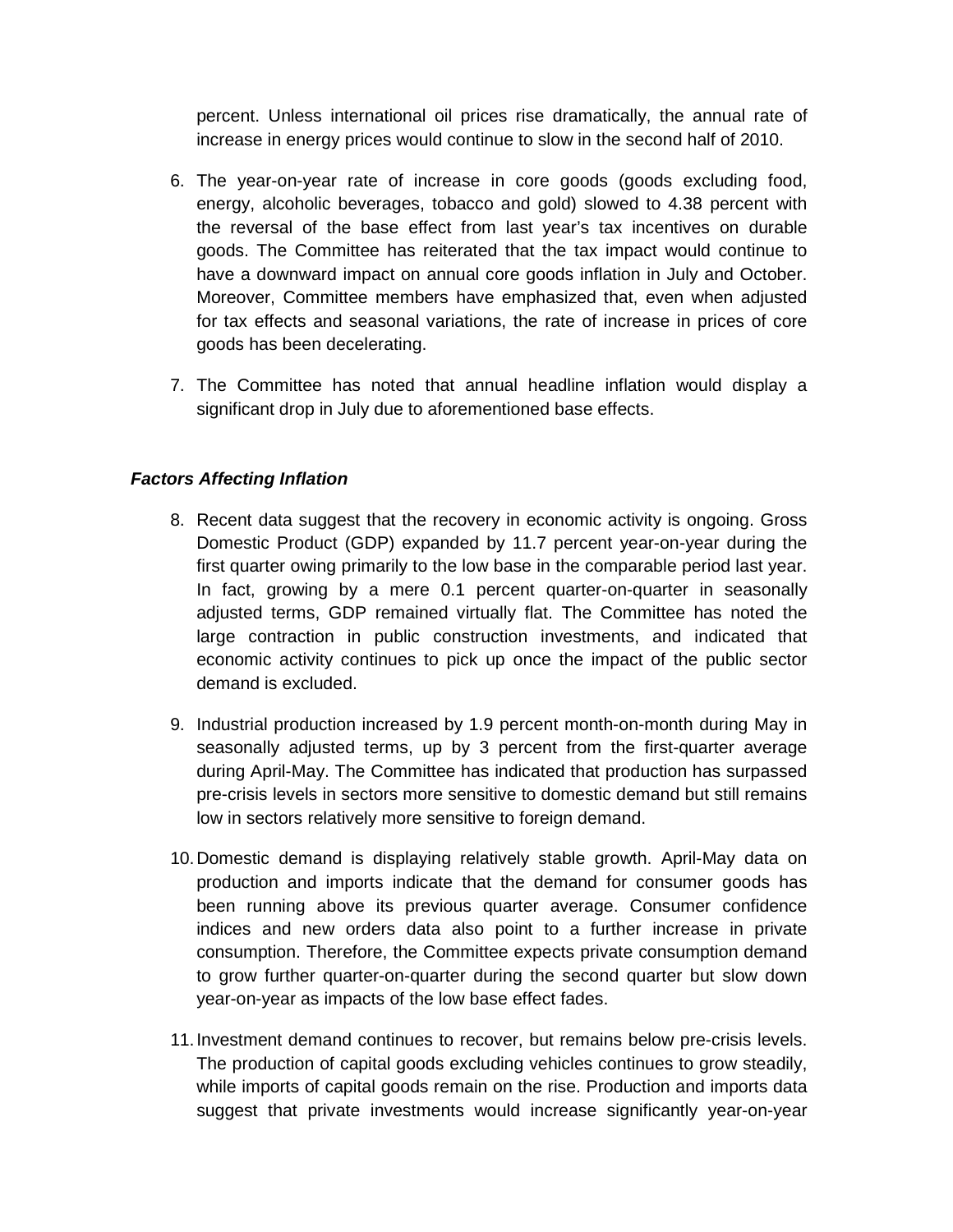during the second quarter of 2010. Yet, the Committee has stated that the recently increased downside risks to foreign demand owing to the problems in the euro area might dampen new investments, particularly in the manufacturing industry.

- 12. There are signs of a partial slowdown in foreign demand. The export quantity index excluding gold rose for the fourth consecutive month in May, although recent readings indicate that the massive second-quarter increase in exports may not be durable. According to the data from the Turkish Exporters Assembly, despite having expanded by 13.1 percent year-on-year in June, exports were down month-on-month in seasonally adjusted terms. Moreover, recent survey indicators for the manufacturing industry signal slowing export orders.
- 13. The Committee has reiterated that the downside risks to the pace of foreign demand growth have risen amid the fiscal crisis in the euro area—Turkey's largest export destination—and emphasized that the depreciation of the euro is another factor that would impede exports. While the July Consensus Forecasts do not offer a major change in euro area growth rates, there are significant compositional changes. Specifically, the decreased contribution of consumption and investment expenditures, especially in countries such as Germany and Italy, implies a weaker outlook for foreign demand of Turkey. The Committee has noted that these developments are likely to have an adverse impact on Turkey's economic activity in coming months, implying that it would take a while before industrial capacity utilization rates return to precrisis levels.
- 14. Although employment conditions continue to improve, unemployment rates remain at high levels. Seasonally adjusted data indicate that non-farm employment continued to recover in April. Weak foreign demand continued to restrain industrial employment, while non-farm employment returned to precrisis levels owing to the recovery in construction and services sectors. Nevertheless, the Committee reiterated that the high level of unemployment rates would continue to contain unit labor costs.

## **Monetary Policy and Risks**

15. The Committee discussed the macroeconomic outlook and monetary policy stance underlying the baseline scenario of the July Inflation Report. In light of the developments summarized above, the Committee members indicated that it would be appropriate to base the revised forecasts on a framework in which external demand conditions are weaker compared to the previous Report, while domestic demand continues to recover as anticipated, resource utilization stays at low levels, and thus the contribution of aggregate demand conditions to disinflation increases slightly.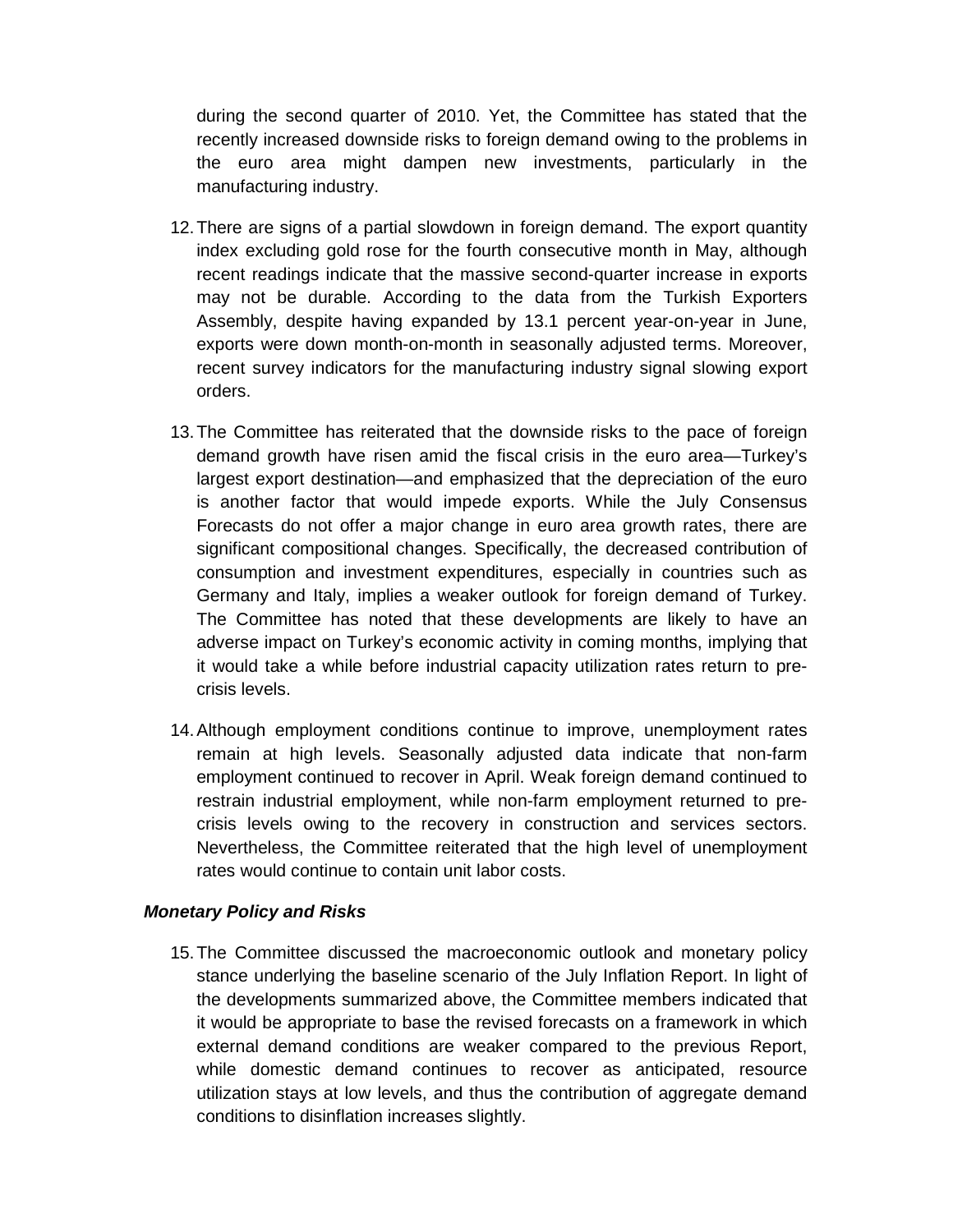- 16. The Committee has indicated that the core inflation indicators remain consistent with the medium term targets. This development, coupled with the fall in unprocessed food prices and easing commodity prices, has led to a more favorable inflation outlook than envisaged in the April Inflation Report.
- 17. In sum, the Committee members agreed that the baseline scenario in the July Inflation Report would envisage that the monetary tightening required to keep inflation in line with medium-term targets would start later and would be more limited compared to the previous forecast. Accordingly, the Committee reiterated that it may be necessary to maintain policy rates at current levels for some time, and to keep them at low levels for a long period.
- 18. The Committee stated that risks regarding global economy persist. By influencing commodity prices and external demand conditions, global economic activity would continue to be the main factor driving inflation dynamics and the monetary policy outlook. In this respect, the Committee indicated that the timing and the extent of monetary tightening to be implemented during 2011 under the baseline scenario of the July Inflation Report may change depending on the course of the economic activity.
- 19. Recently, rising concerns regarding debt sustainability in several euro-zone countries and the spillover effects to the financial system have led to renewed turmoil across financial markets, underscoring the downside risks to the global economic recovery. Furthermore, ongoing problems in credit, real estate and labor markets across developed economies, with little policy options left in case of another disruption to global economic activity, suggest that the downside risks regarding the pace of global growth are likely to persist for some time. The Committee indicated that, should the global economy face a longer-than-anticipated period of anemic growth, which would consequently delay the domestic recovery significantly, the monetary tightening envisaged in 2011 under the baseline scenario may be postponed towards the end of 2011. Moreover, it was stated that, an outcome whereby global economic problems intensify and contribute to a contraction of domestic economic activity, may trigger a new easing cycle. By contrast, the Committee members underscored that, monetary tightening may be implemented in an earlier period during 2011, should the recovery in economic activity turn out to be faster than expected.
- 20. The Committee members indicated that, despite the increased downside risks pertaining to external demand, domestic demand remains strong. Although problems regarding the global economy have the potential to restrain domestic demand through confidence and financing channels, countercyclical monetary policy and the ongoing improvement in employment conditions are likely to support the recovery in domestic demand. On the other hand, given the